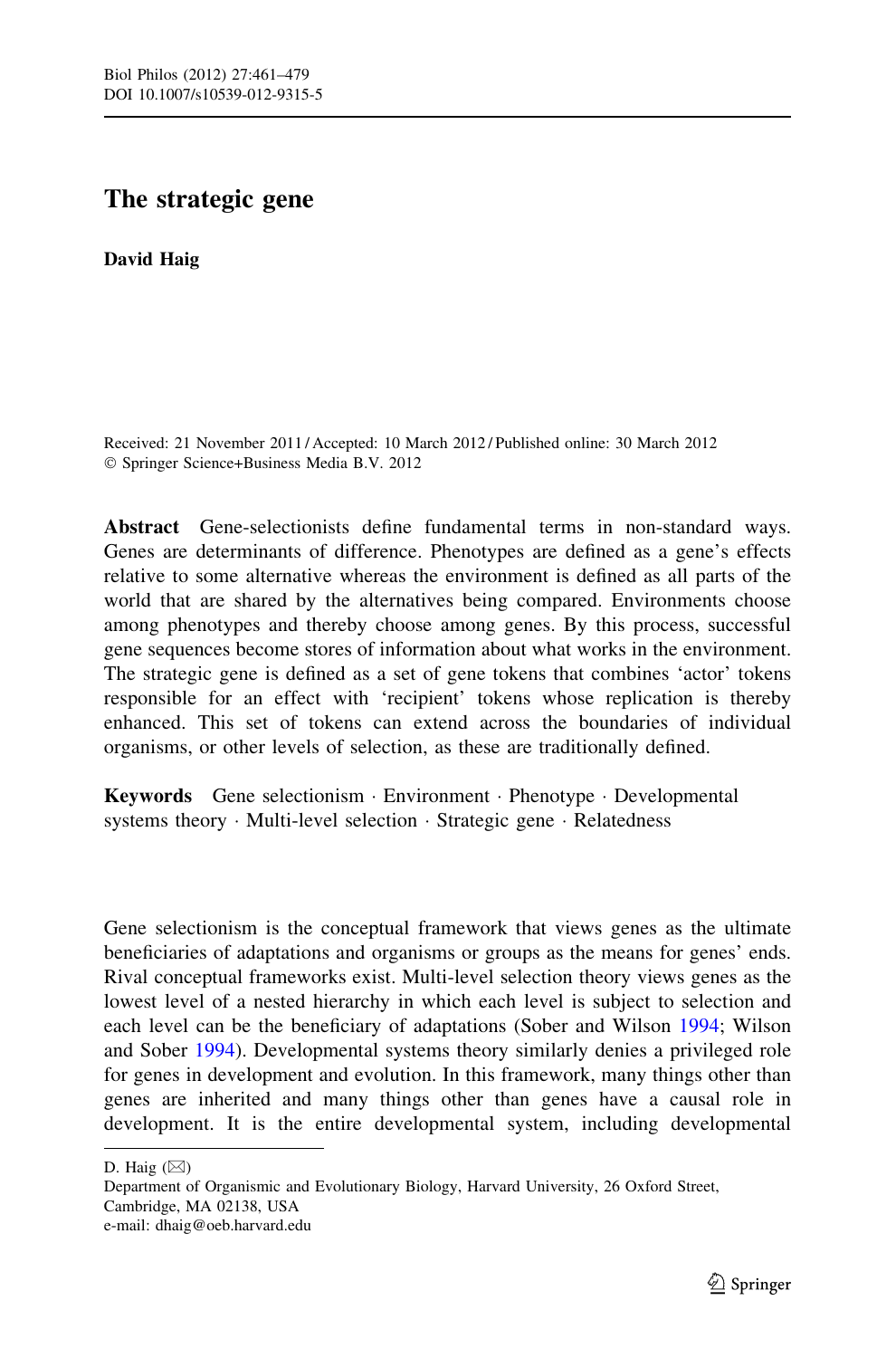resources of the environment, that reconstructs itself from generation to generation (Gray [1992](#page-18-0); Sterelny and Griffiths [1999;](#page-18-0) Oyama [2000](#page-18-0)). Arguments among the proponents of these frameworks can be heated. Some of this argument is substantive but much is semantic. Different frameworks define fundamental terms in different ways. Without close attention to these semantic differences, substantive issues can become obscured by mutual incomprehension.

This article will explicate the non-standard definitions of gene, phenotype, and environment used by one particular gene-selectionist (the author). Although I strive for precision in definition, no definition will be unassailable. Natural selection constantly undermines rigid definitions because it is a process by which things of one kind become things of a different kind. Definitions themselves evolve and words acquire divergent meanings in different contexts. No language is unobjectionable if a hostile reader can choose how terms are interpreted. Mutual understanding should be facilitated by a clarification of how terms are used, but uniformity of definition is neither achievable nor desirable.

My intent is to clarify how central concepts should be defined to achieve a consistent gene selectionism, not to argue that gene selectionism is superior to other frameworks. Although I am a gene-selectionist by predilection, I have respect for, and sometimes use, multi-level selection theory. It is consistent and coherent. I also respect developmental systems theory, especially in its account of development. I see these frameworks as heuristic devices for thinking about evolutionary questions and alternative frameworks may be better suited to particular temperaments and particular questions.

#### Phenotypes

All that we mean when we speak of a gene for pink eyes is, a gene which differentiates a pink eyed fly from a normal one—not a gene which produces pink eyes per se, for the character pink eyes is dependent on the action of many other genes. (Sturtevant [1915](#page-18-0))

Phenotypes have traditionally been defined as properties of organisms and thus must be redefined if phenotypes are to be considered properties of genes. A gene's effects are its phenotype (Dawkins [1982,](#page-18-0) p. 4). In this definition, an effect is simply a difference from what would be observed in the absence of the gene or in the presence of a variant gene, other things being equal. A gene considered in isolation does not have a phenotype. All assignments of phenotypes are based upon comparisons (Bouchard and Rosenberg [2004](#page-17-0)). These comparisons are implicit in the measurement of genic fitness, a phenotype of particular importance, as a change in relative allele frequency. Thus, a gene's phenotype depends on the implicit or explicit alternative with which it is compared.<sup>1</sup> For some evolutionary questions, comparisons are made between existing variants of a known sequence. For other

<sup>&</sup>lt;sup>1</sup> A gene's effects are often measured relative to the average for all alternatives (alleles) in the population. Fisher [\(1941](#page-18-0)) defined the average effect as the partial regression of the phenotypic measure on the presence or absence of the gene.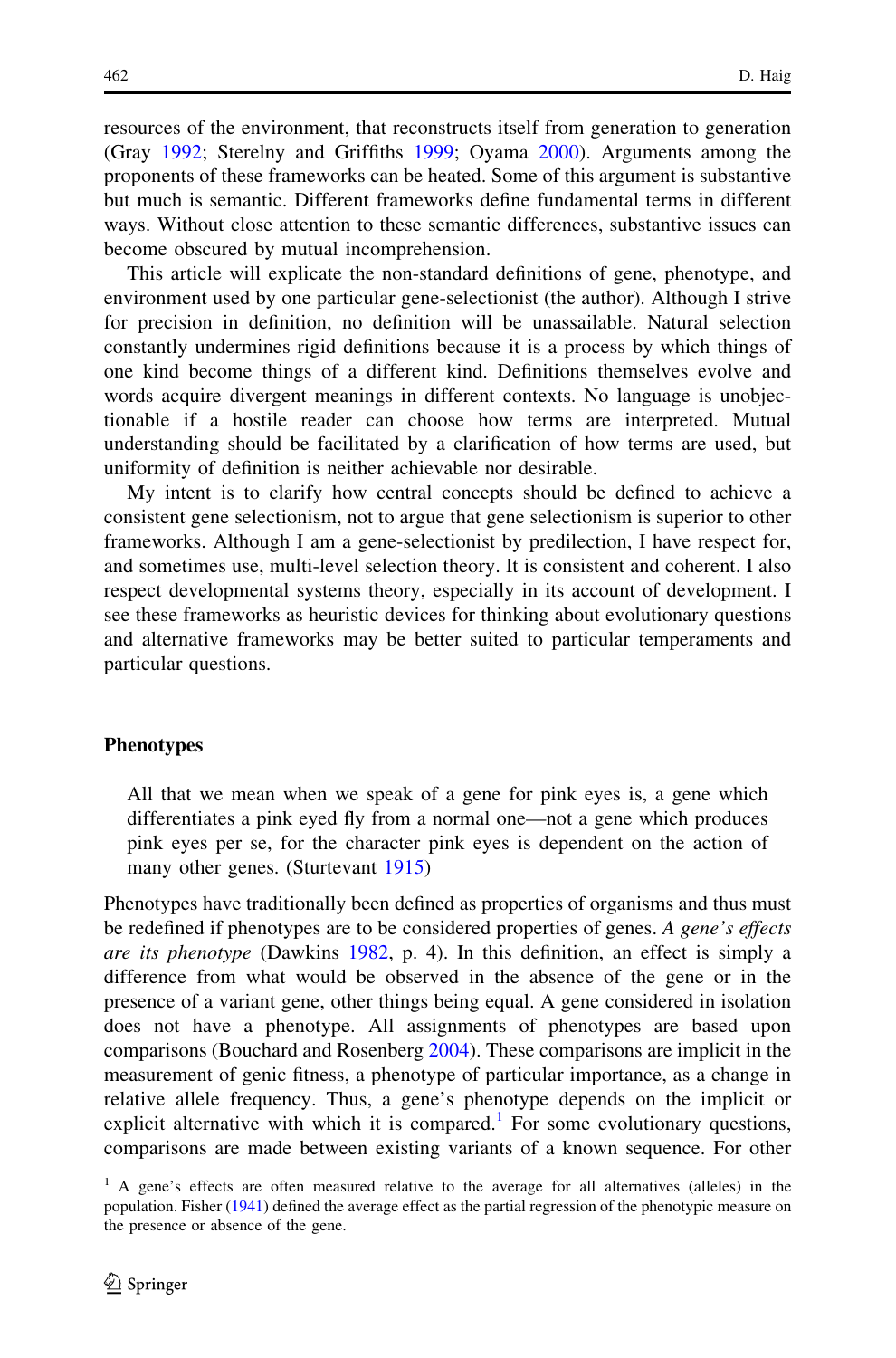questions, an existing gene might be compared to a hypothetical alternative, or a hypothetical gene and hypothetical alternative might be posited as making a specified difference in the world without tying the difference to a particular genetic locus.

Consider a sequence variant that has become fixed in a population by a selective sweep. The variant allele was initially present in a single copy in a single cell. Early in the sweep, the allele's increase in frequency was determined by its effects relative to the previously established allele. Once the sweep is complete, the allele maintains its high frequency, or is itself replaced, depending on its effects relative to new mutations. Some mutations will result in complete loss of function. In this case, the phenotype that is subject to selection is the difference between a functional and nonfunctional allele. Other mutations will cause expression in a new cell type, a change in alternative splicing, a change in promoter activity, etc. For each kind of mutation, there is a different phenotype under selection.

The definition of phenotype as a gene's effects changes how environmental and genetic factors are conceptualized. Phenotype is no longer seen as a sum of genetic and environmental influences (plus interaction terms). All phenotypes are effects of genes but a gene's phenotype may encompass different effects in different environments (the gene's reaction norm) and includes the gene's effects on the environment. If there are differences among organisms that are uninfluenced by genes, then these differences are part of no gene's phenotype. If a frog has a leg amputated by some purely random event, then the absence of the limb is not a phenotype, although how the frog copes, or fails to cope, with the amputation may be part of the phenotype of many genes. We are all interactionists. A definition of phenotype in which all effects are ascribed to genes, but genes' effects may vary among environments, has much to recommend it if it helps us move beyond sterile debates about nature versus nurture.

A gene achieves its effects by interacting with proteins, RNAs, DNA, and other molecules. The other molecules with which it interacts can be conceptualized as part of the gene's environment. Of particular importance are a gene's interactions with RNA polymerases in the process of transcription. However, a gene's phenotype need not be mediated solely by the coding and non-coding RNAs transcribed from its sequence. DNA sequences can adopt multiple conformations depending on conditions in the nuclear environment and these conformations can influence whether the gene is transcribed. For example, the  $5'$ -flanking region of human  $\gamma$ -globin genes responds to low pH by forming an intramolecular triplex in which a purine-rich strand inserts into the major groove of the contiguous double-helix leaving an unpaired pyrimidine-rich strand. Point mutations that destabilize this structure are associated with hereditary persistence of fetal hemoglobin (Bacolla et al. [1995\)](#page-17-0). Thus, the pH-dependent ability to fold back upon itself and thereby inhibit its own transcription can be considered part of the phenotype of the  $\gamma$ -globin gene. As another example, the imprinted H19 gene interacts directly (without RNA intermediates) with imprinted regions on other chromosomes and influences when in the cell cycle these other genes are replicated (Sandhu et al. [2009\)](#page-18-0).

Genes have been viewed as catalysts that facilitate chemical reactions but are not changed by those reactions (Haig [1997](#page-18-0)). Much recent attention however has focused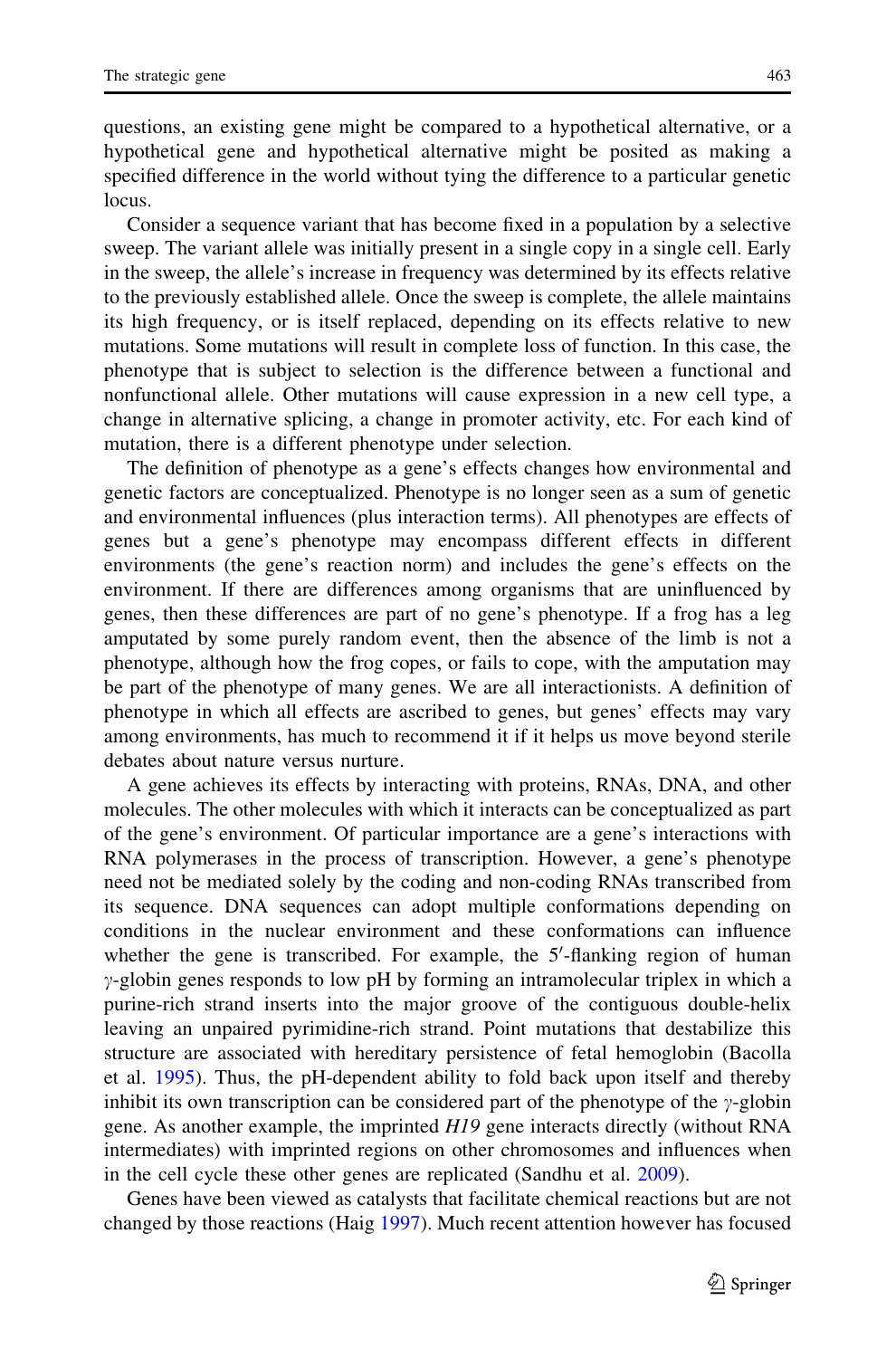on chemical reactions that alter the gene itself. For example, a DNA sequence may be 'epigenetically' modified by its interaction with methyltransferases. If alternative DNA sequences exist that are not subject to methylation, then methylation is part of a gene's phenotype compared to those alternatives. If a methyl group, once attached, is faithfully inherited and more or less permanent, then a methylated and unmethylated sequence can be considered alternative genes compared to each other. But, if a genetic lineage switches back and forth between methylated and unmethylated states, then the alternative states are better considered a reaction norm and part of the gene's phenotype compared to alternative alleles that do not undergo switching (Haig [2007](#page-18-0)).

#### Functions and side-effects

A gene may have effects which influence the probability that it will be replicated. Genes that promote their own replication will be perpetuated, whereas alternative genes that are less effective replicators will be eliminated. The effects of a DNA sequence may thus be included among the causal factors that account for the presence of the sequence in a gene pool. It is this causal feedback between genotype and phenotype—when combined with a source of genetic novelty (mutation)—that explains how a purposeless process (natural selection) can produce purposeful structures and functions (adaptation). The environment selects among phenotypes and thereby selects among genes. By this means, gene sequences come to embody and represent 'information' about what works in the environment (Shea [2007;](#page-18-0) Frank [2009\)](#page-18-0).

The effects of a gene can be classified as either functions (effects that are beneficial for the gene) or side-effects (effects that are neutral or harmful for the gene). A gene's functions consist of those of its effects that have contributed, however indirectly, to its own transmission from past generations. In so far as the future repeats the past, such functions will contribute to the gene's transmission to future generations. All effects of a gene comprise its phenotype and are subject to selection, but only those effects that promote a gene's replication comprise its functions (Haig and Trivers [1995,](#page-18-0) p. 27). There is selection for a gene's functions but selection of its side-effects.<sup>2</sup> If there is to be selection of a harmful effect then it must be associated with an even greater beneficial effect (a selective trade-off). Effects are judged as functions or side-effects by their average contribution to replication over many occurrences not from a single occurrence.

Functions are the adaptations of genes. For an effect to qualify as a function, variant genes must have been eliminated in the past because they lacked the effect and, if the effect is to remain a function, such variants must continue to be eliminated when they arise. A gene's effects can change when the environment changes and a given effect can shift its status from function to side-effect or the

<sup>&</sup>lt;sup>2</sup> A function is synonymous with a selectional property of a gene (Shea  $2007$ , p. 320) or the property for which there is selection (Sober [1984,](#page-18-0) pp. 99-100). In Sober's example of small green balls passing through a sieve, there was selection for the property of smallness and selection of objects that were small and green. He did not state whether there was selection of the property of greenness. I consider there to be selection for and of functions of a favored gene but simply selection of side-effects.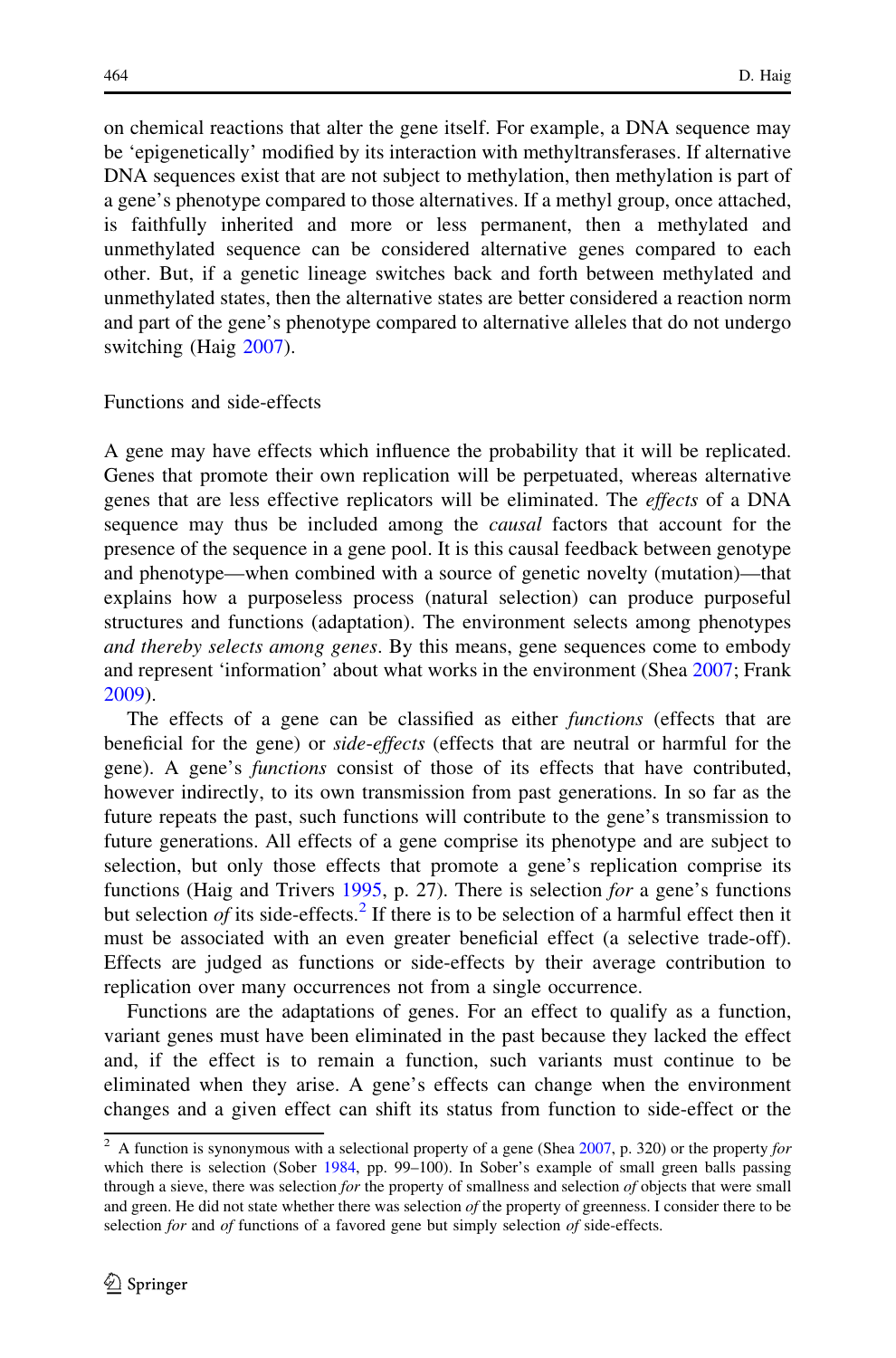reverse. There is no inconsistency in saying that an effect was once a function but is so no longer. Teleological language is appropriate when referring to the functions of genes because functions are final causes. They are both causes of a gene's persistence and effects of the gene.

#### Environments

A gene's environment encompasses all factors that are shared with the alternative against which the gene's effects are measured. It contains not only factors external to the cells and bodies of organisms, but also (and more immediately) these cells and bodies themselves. A body can be viewed as the collectively-constructed niche of the genes of which it is an extended phenotype. Among the most important parts of a gene's environment are the other molecules with which it interacts. Other genes, even other alleles at the same locus, are parts of a gene's social environment (Fisher [1941](#page-18-0); Sterelny and Kitcher [1988](#page-18-0); Okasha [2008\)](#page-18-0). On the other hand, any factor that is experienced by a gene, but not by its alternative, belongs to the gene's phenotype, not its environment. Phenotypes and environments can be defined similarly for other determinants of difference but it is genes that are the focus of this paper.

Genes may have effects that vary in different environments, in adaptive or nonadaptive ways. If alternative genes experience a similar range of environments but exhibit different responses to these environments, then their reaction norms are phenotypes subject to selection. Genes may also have effects that modify the environment or phenotype of other genes.

Genetic inheritance and phenotypic development can be conceptualized as orthogonal axes (Bergstrom and Rosvall [2011\)](#page-17-0). The vertical axis represents transmission of genetic information from progenitors to progeny whereas the horizontal axis represents processes of development within generations. Relations between genes and environment differ on the two axes. The environment has primacy on the vertical axis. All information in genes was put there by the environment via selection among alternative genetic effects. But, on the horizontal axis, genes and environment interact to create form. Neither has explanatory primacy. On the vertical axis, genes refer to past environments whereas, on the horizontal axis, genes interact with the *current* environment.

Genealogical (vertical) and ontogenetic (horizontal) axes are not causally isolated. If a gene makes a selective difference in the current environment, this will be reflected in a changed composition of the gene pool. In any particular generation, entire genomes are selected and one cannot ascribe a selective difference to a particular gene. However, genomes are disassembled and reassembled in each generation by processes of recombination. Therefore, over a series of generations, shorter sequences of DNA are tested against multiple genetic backgrounds. On the ontogenetic axis, the effects of genes are highly non-additive, because of complex interactions with the environment (which includes other genes), but, on the genealogical axis, sustained changes in gene frequency are explained by the average additive effects of smaller parts of the genome (Fisher [1941;](#page-18-0) Ewens [2011\)](#page-18-0).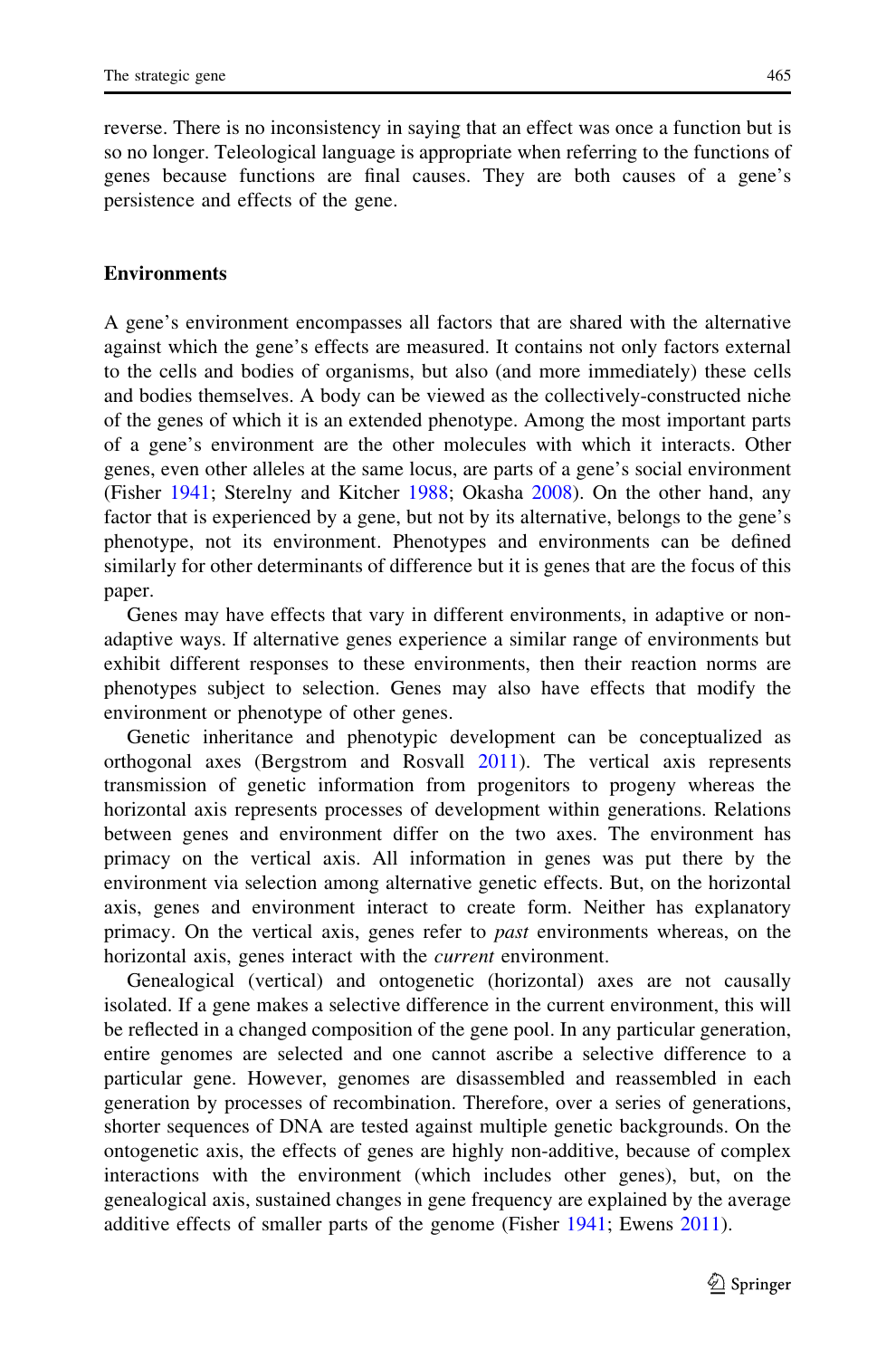#### Are genes dispensable?

To recapitulate, a gene's world can be divided into phenotype and environment. The phenotype contains those parts of the gene's world that are different from the world of the alternative to which it is compared whereas the environment contains those parts of the gene's world that are shared with the alternative's world. The environment chooses among the phenotypes of alternative genes and thereby chooses among genes. Could a simpler story be told in which the environment selects among heritable phenotypic differences without the need to invoke heritable determinants of difference?

The principal reason for invoking determinants is that causality matters. Haig [\(2003](#page-18-0); see Godfrey-Smith [2009](#page-18-0), p. 171) considered a model in which heritability of birth weight was high and different birth weights were associated with different probabilities of survival, but there were no fitness differences associated with genetic causes of variation. Rather, fitness differences were associated solely with environmental contributions to the variance. Perhaps mothers of all genotypes produce heavier and healthier babies in better environments. If so, there would be the appearance of directional selection for heavier babies but no response to selection. Perhaps greater environmental perturbations from genotype-specific optimal birth weights result in reduced survival of babies. If so, there would be the appearance of stabilizing selection but no reduction in genetic variance. In both scenarios, birth weight and fitness are correlated and birth weight is heritable but fitness is not. Heritability of a trait that is correlated with fitness is not enough. Natural selection requires heritability of the *causes* of variation in fitness.

The second reason for invoking genes, as heritable determinants of difference, is that genes can be considered agents that benefit from the phenotypes they cause. This agential view will be developed below with the concept of the gene as strategist.

# What is the gene-selectionist's gene?

The discussion so far has put off consideration of how genes should be defined to qualify as the beneficiaries of adaptations. Two kinds of questions will be addressed. The next section addresses the spatial extent (measured in base pairs) of the evolutionary gene. A subsequent section considers the distinction between gene types and gene tokens and defines the strategic gene as a set of tokens of an evolutionary gene.

# Evolutionary gene concept

Williams [\(1966,](#page-18-0) p. 24) and Dawkins ([1976,](#page-17-0) p. 30) defined a gene as a rarely recombining stretch of DNA that is transmitted intact over multiple generations. Evolutionary genes include stretches of DNA that are 'context-sensitive difference makers' (Sterelny and Griffiths [1999](#page-18-0), p. 87) but need not be restricted to that category. The existence of DNA sequences without effects has been presented as a problem for the evolutionary gene concept (ibid; pp. 79, 85, 92) but the difficulty evaporates if it is conceded that an evolutionary gene need not be subject to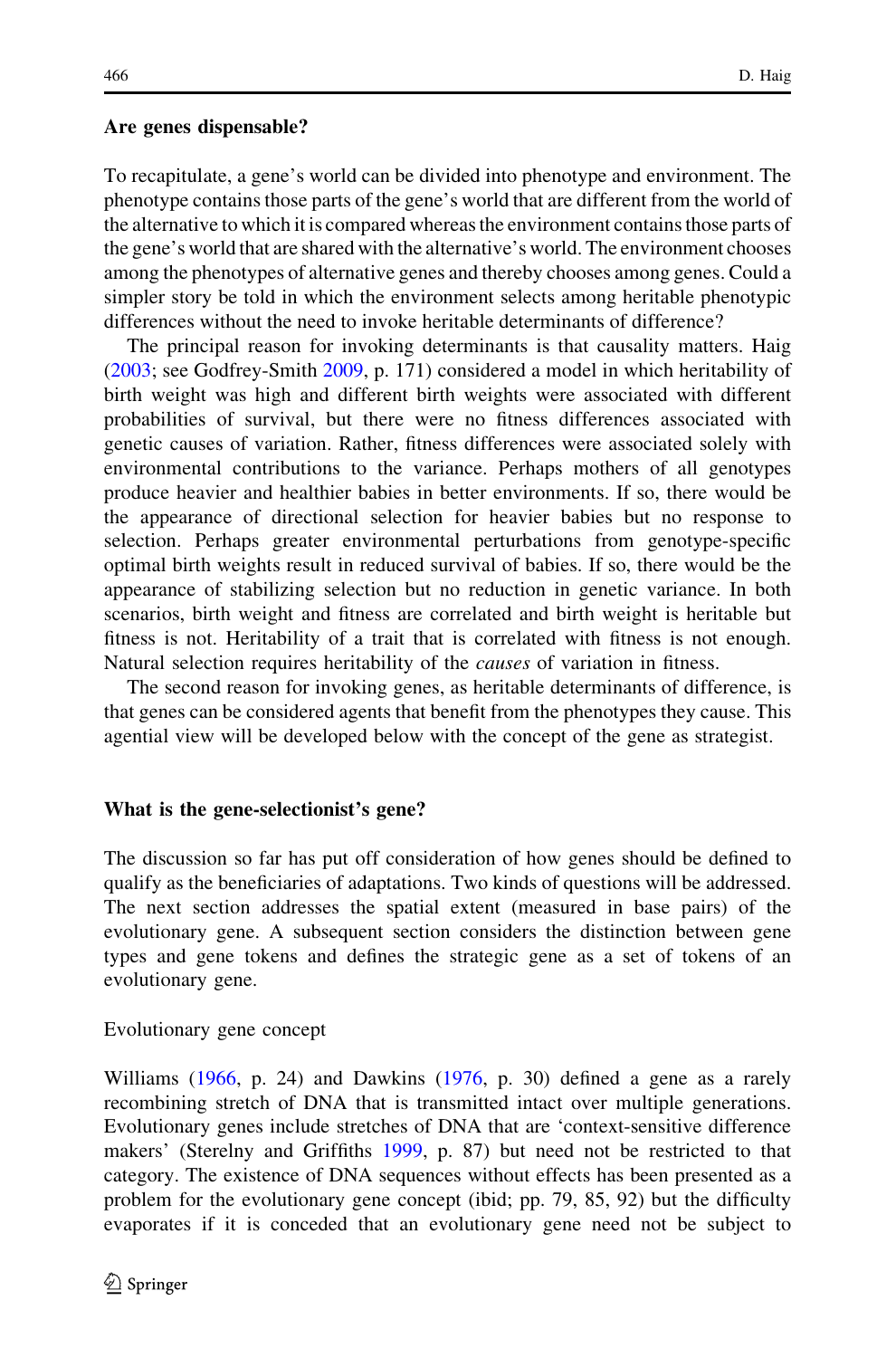selection. Nor is there a problem if different DNA sequences have identical effects (ibid; p. 89). One can still identify them as different genes on the basis of their sequence. A gene without effects is a gene without a phenotype. Such genes make no selective difference although their relative frequency may change by genetic drift or draft. Similarly, a gene that has erratic effects on its own replication, such that there is no average effect, is not subject to selection, but is still a gene.

The linear extent of an evolutionary gene can be considered to be defined by the distance along a chromosome over which there is strong linkage disequilibrium. Consider two neighboring DNA segments X and Y. If  $P(X)$  and  $P(Y)$  are the relative frequencies of X and Y, and  $P(XY)$  is the frequency with which X occurs together with Y, then the distributions of X and Y are statistically non-independent if  $P(XY) \neq P(X)P(Y)$ . In this case, knowing whether X is present provides information about Y, and knowing whether Y is present provides information about X. Such non-independence of DNA segments is known as linkage disequilibrium. In some cases, blocks of high linkage disequilibrium may be separated from each other by breaks at 'hot spots' of recombination. But in many cases, linkage disequilibrium declines gradually with distance so that a chromosome cannot be divided into discrete evolutionary genes. Rather, there is a region of high linkage disequilibrium associated with each polymorphic site that can be considered the evolutionary gene with respect to that site, but evolutionary genes defined with respect to different polymorphic sites may overlap.

If X and Y are perfectly associated, then natural selection is indifferent to whether an effect (relative to non-X and non-Y) is due to X or Y alone, to the sum of their effects, or to their interaction. (The causal question can be addressed by experimentally breaking the association and producing X without Y or Y without X.) By contrast, if X and Y are randomly associated, then X can be treated as a variable part of the environment of Y and Y as a variable part of the environment of X. Clearly, the extremes of perfect and random association are the ends of a continuum. As linkage disequilibrium increases, it becomes more convenient to treat X and Y as parts of the same evolutionary gene. As linkage disequilibrium decreases, it becomes more convenient to treat X and Y as part of each other's environment.

Godfrey-Smith ([2009,](#page-18-0) pp. 135–139) believes the inability to assign non-arbitrary boundaries to evolutionary genes is a major flaw of gene-selectionism. In his view, ''A Darwinian population is made up of a set of definite countable things'' but evolutionary genes are, at best, marginal Darwinian individuals because they fail to satisfy this 'definite countable' criterion. He concedes that the lack of countability does not matter much ''if one's point of view is sufficiently pragmatic'' and that similar problems sometimes arise in counting organisms, cells, and groups, but the difficulties are, in his view, particularly pronounced for evolutionary genes. They are not the sort of ''real entities that undergo the kind of change that Darwin described.'' Rather than talk of genes, ''In an evolutionary context it is more accurate to talk of *genetic material*, which comes in smaller and larger chunks, all of which may be passed on and which have various causal roles."<sup>3</sup>

<sup>&</sup>lt;sup>3</sup> Many significant things do not have precise boundaries. No line on the ground demarcates where the Rocky Mountains begin (nor is there any way to count the number of peaks in Colorado without making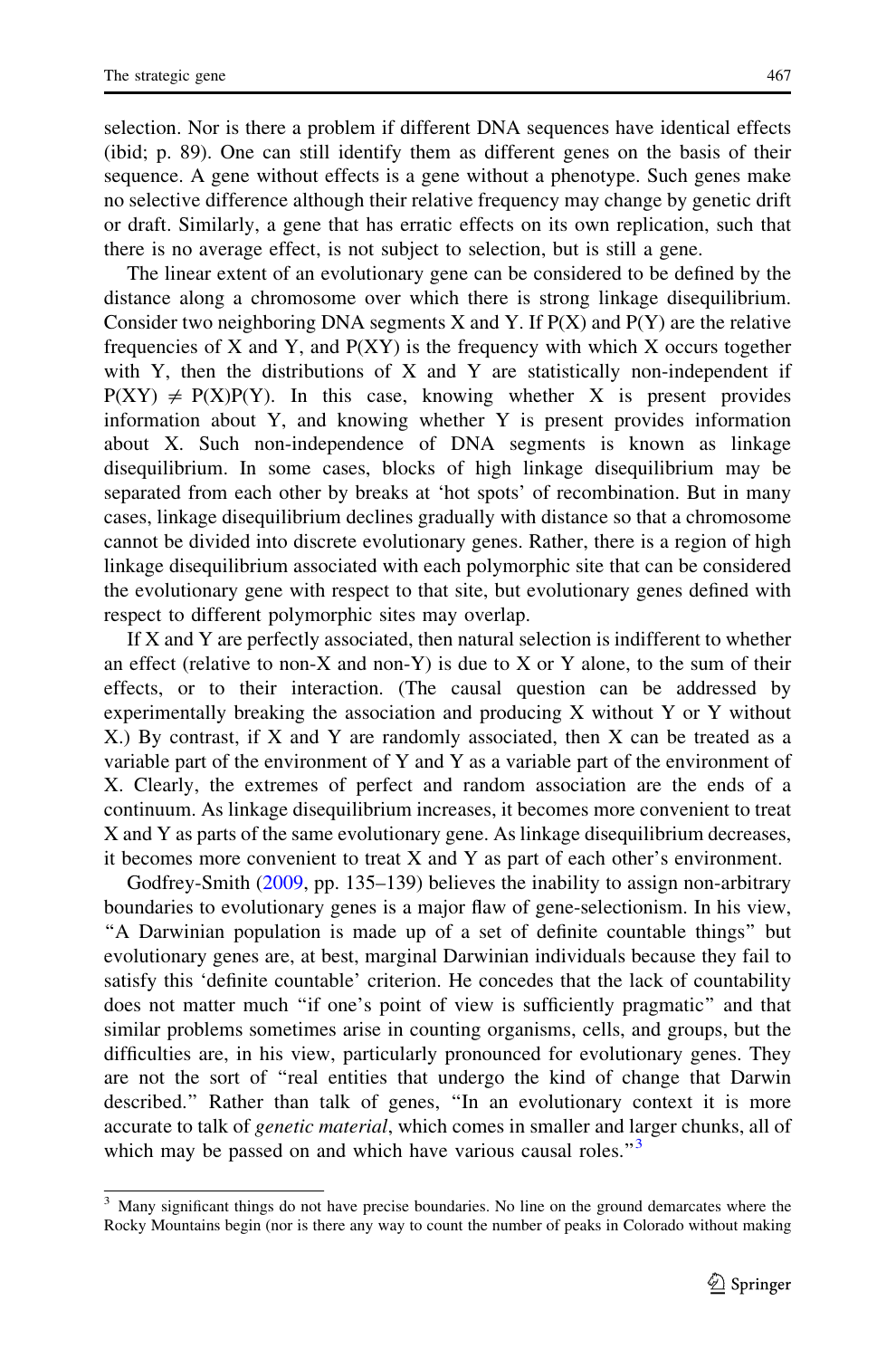Godfrey-Smith confounds two kinds of count in his calculation of the number of genes in a bacterial population. First, he counts the number of genes in a bacterium (a few thousand). Second, he counts the number of bacteria in the population (a million). Then, he multiplies these numbers to obtain the number of genes in the population (a few billion). The first number is a count of different kinds of genes. This number is poorly defined because boundaries between genes are indeterminate, but the items so counted do not constitute a Darwinian population. The second number is a count of how many genes of each kind. This is the size of a Darwinian population, but the count is not affected by where one places the boundaries between genes.

Similar issues arise when counting evolutionary genes in sexual eukaryotes. The number of genes on a chromosome is poorly-defined because boundaries between genes are fuzzy, but the number of copies of the X chromosome in a group of organisms, or the number of 'genes' at a particular site on that chromosome (the counts should be the same), is not affected by where one places boundaries between genes. Only the latter number measures the size of a Darwinian population. If the population at a particular site consists of different variants ('alleles'), then selection can be measured by changes in the non-arbitrary numbers of these variants. Linkage disequilibrium is a measure of how representative the count at one polymorphic site is of counts at nearby polymorphic sites.

Evolutionary genes are conceptually central for Williams and Dawkins because such stretches of DNA persist over many generations whereas organisms, cells, and groups are ephemeral. Within their conceptual framework, discrete boundaries are unimportant but persistence is central. Within Godfrey-Smith's conceptual framework, Darwinian individuals should be clearly identifiable things but persistence is not one of their essential properties. In the interests of pluralism, I ask that judgment on these issues be temporarily put to one side in the interest of explicating geneselectionism in its own terms. I expect my definitions of fundamental terms will be contested by critics of gene-selectionism once these definitions are clearly presented.

Expanding the evolutionary gene

DNA blocks defined by strong linkage disequilibrium need not respect the boundaries of protein-coding units. They may be smaller or bigger than such units. As George Williams ([1966,](#page-18-0) p. 24) noted, ''Various kinds of suppression of recombination may cause a major chromosomal segment or even a whole chromosome to be transmitted entire for many generations in certain lines of descent. In such cases the segment or chromosome behaves in a way that approximates the population genetics of a single gene.'' From this perspective, a

Footnote 3 continued

pragmatic, somewhat arbitrary, choices about what counts as a peak). One could, if one chose, think of North America as comprised of smaller and larger chunks of landscape material without naming any topographical features with fuzzy boundaries. Locations and areas could be identified by latitude and longitude, but this would be cumbersome. Natural selection is pragmatic rather than principled (whatever 'works' works) and my own approach to evolutionary theory is similarly pragmatic.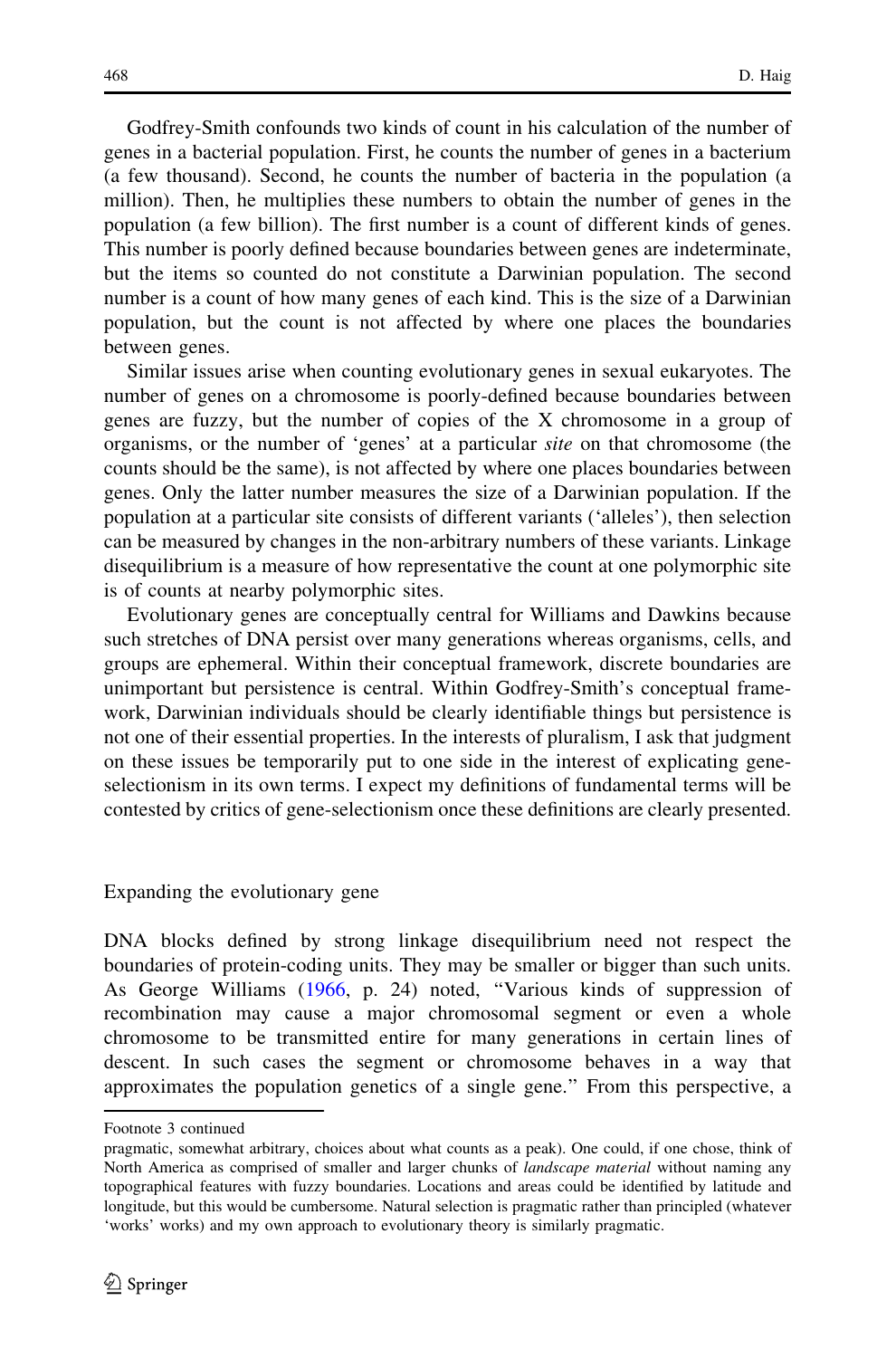The definition of linkage disequilibrium,  $P(XY) \neq P(X)P(Y)$ , can be generalized to all cases of non-independence between X and Y. From this perspective, species boundaries are a major cause of linkage disequilibrium. For example, there is complete linkage disequilibrium between grey squirrel and red squirrel DNA (although polymorphic sites may be randomly associated within each species). The DNA of the introduced grey squirrel has rapidly displaced the DNA of the indigenous red squirrel from most British forests with the frequency of all parts of the red squirrel genome changing in concert relative to all parts of the grey squirrel genome. Some DNA segments from red squirrels might be selectively favored in grey squirrel bodies, but such combinations never arise. Natural selection acts on phenotypic differences between the gene pools but does not 'see' independent effects of smaller DNA segments. Ecological displacement can be considered a selective process in which the non-recombining units are the gene pools of the competing species (Williams [1986](#page-18-0); Haig [1997\)](#page-18-0). Proponents of the evolutionary gene concept could accommodate interspecific competition by identifying the gene pools as 'evolutionary genes' or could avoid the issue by restricting the concept's application to natural selection within sexually-recombining populations.

# Types, tokens, and strategic genes

What is the selfish gene? It is not just one single physical bit of DNA ... it is all replicas of a particular bit of DNA distributed throughout the world. (Dawkins [1976](#page-17-0), p. 95)

A proper understanding of the units of selection problem must take account of an important symmetry: Just as organisms are parts of groups, so genes are parts of organisms. (Sober and Wilson [1994,](#page-18-0) p. 549)

A gene that is distributed throughout the world cannot be part of an organism that is localized in space. Whether genes are the 'unit of selection' has remained contentious, in part, because different meanings of 'gene' are conflated (Haig [1997\)](#page-18-0). A first step to untangle this knot is to recognize that 'gene' can refer both to a type and to tokens of the type (as well as to collections of tokens of a type). Gene tokens are physical objects but gene types are abstract kinds. It is tempting to simplify matters by suggesting that Dawkins refers to the type when he describes a gene as all replicas of a particular bit of DNA whereas Sober  $\&$  Wilson refer to tokens when they identify genes as parts of organisms. However, such an attempt to cut the knot fails for the 'selfish gene' because universal benevolence is not predicted once a gene has gone to fixation (Haig [2006\)](#page-18-0).

Evolution is often characterized as changes in gene frequency and the phenotypic effects of these changes. Changes in frequency imply counting but gene tokens are rarely counted, rather population geneticists usually lump together large numbers of tokens defined by the boundaries of individual organisms and count these *sets* as a single gene (Queller [2011](#page-18-0)). Thus, all tokens of a type in a haploid individual are counted as one gene (haploids have one allele) whereas all egg-derived tokens in a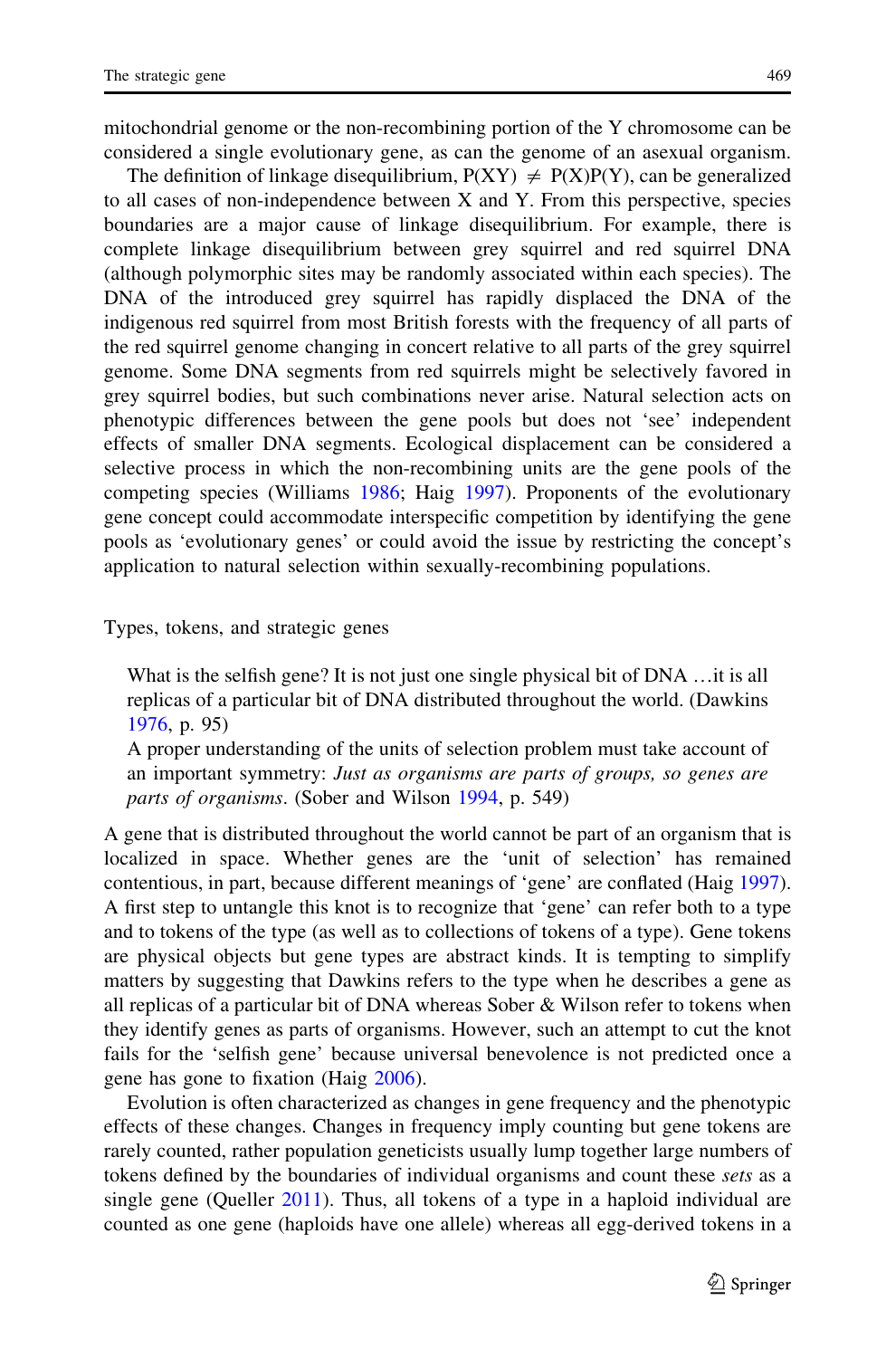diploid individual are counted as one gene and all sperm-derived tokens as another gene (diploids have two alleles). This sleight-of-hand facilitates the development of simple mathematical models of evolutionary change.

Multi-level selection theory implicitly defines a gene as a single token within a cell in some contexts but as the set of all tokens of a type within an organism in other contexts. Gene-selectionists also implicitly define the gene as a set of tokens, but a set that may be distributed across multiple organisms, for example across multiple members of a hive. Haig ([1997,](#page-18-0) [2006](#page-18-0)) has called this set of tokens the strategic gene because it is the unit that can be considered a strategist in an evolutionary game played with other strategic genes.

A gene token is transcribed when an RNA polymerase copies its sequence into a functional RNA (such as a messenger RNA that is translated into a protein) and is replicated when a DNA polymerase takes apart the two strands of its double helix and uses each as a template to produce two new tokens. The strategic gene groups together tokens that cause an effect (actors) with tokens of the same type whose probability of replication is thereby affected (recipients). Actors may be located in somatic cells of a multicellular organism with recipients located in germ cells of the same organism, but actors and recipients may also be tokens of the same type located in different organisms. The strategic gene is not a fixed entity but can evolve to encompass more, or fewer, tokens of its type.

Consider a particular token in a germ cell (the focal token) and trace its ancestry back to the urtoken, the very first token of its type to arise by mutation. From the urtoken, a dichotomously-branching tree can be envisaged that represents the history of all tokens of the type, with the focal token at one of the tips of the tree.<sup>4</sup> The path through this tree from focal token to urtoken summarizes the selective history of the focal token (Fig. [1a](#page-10-0)). In organisms with a strong germ-soma distinction, the tokens on this path are located in germ cells whereas most of the tokens on lateral branches are located in somatic cells. Tokens on the germ-path may be recipients of effects from tokens on lateral tips of the token-tree (Fig. [1b](#page-10-0), c). Selection acts when these effects make a replicative difference (cause a change in relative frequency) relative to tokens of some other type. In this schema, phenotypic effects flow 'inward' from somatic actors to germ-line recipients. These 'causal arrows' influence which tokens are replicated but do not change the type of the token.

The extent of the strategic gene is determined by the number of replication cycles that separate the tokens responsible for a phenotypic effect from the tokens that thereby gain a selective advantage. Tokens on remote tips of a token-tree may be unable to exert selective effects on each other's replication because token-trees are broken up into selectively-isolated fragments by spatial dispersal of tokens and mixing with tokens of other types. Selectively-isolated tips of a token-tree belong to different strategic genes. Which tokens belong to a strategic gene is determined by the answer to the question, what is it about the effects of tokens of this type that accounts for a focal token being present in the population rather than a token of

<sup>4</sup> Dichotomous branching is a property of the semi-conservative replication of DNA but is not a necessary feature of the genealogies of genes. Rabies virus has a single-stranded RNA genome. This strand is transcribed to produce the complementary single-stranded antigenome that serves as a template to transcribe multiple copies of the parent genome (Wunner [2007](#page-18-0)).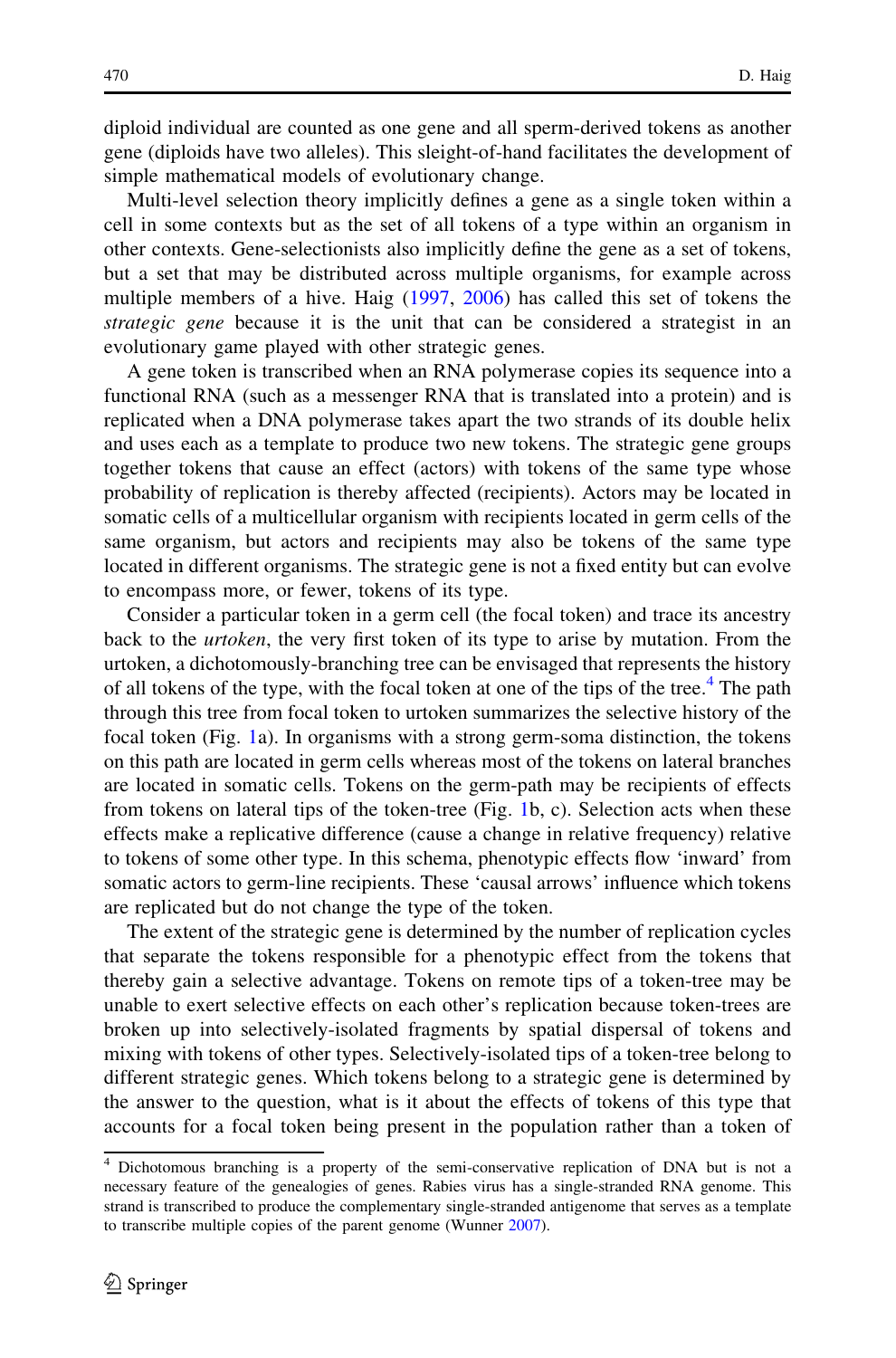<span id="page-10-0"></span>

Fig. 1 Representations of a token tree: a Filled circles represent tokens of a gene type. The arrow identifies the focal token. Its ancestry can be traced back to the first token of its type (the urtoken represented by a square). The token-tree represents the genealogical relationships of all tokens descended from the urtoken. **b** A simple example in which an actor-token (square) confers a benefit (arrow) on a recipient-token (circle) of the same type. Groups of tokens that interact in this way correspond to strategic genes (enclosed in cartouche). c The strategic gene can evolve to encompass more (or fewer) tokens of a type

another type. These ideas are explored below with four illustrative cases chosen to mimic a progression of multi-level selection theory from selection among cells (Case 1), to selection among multicellular organisms (Case 2) to selection among groups of organisms (Cases 3 and 4).

# Case 1: Planktonic alga

Consider a haploid alga in which mitosis directly follows DNA synthesis. Daughter cells separate and rapidly become mixed with unrelated cells. Each cell contains a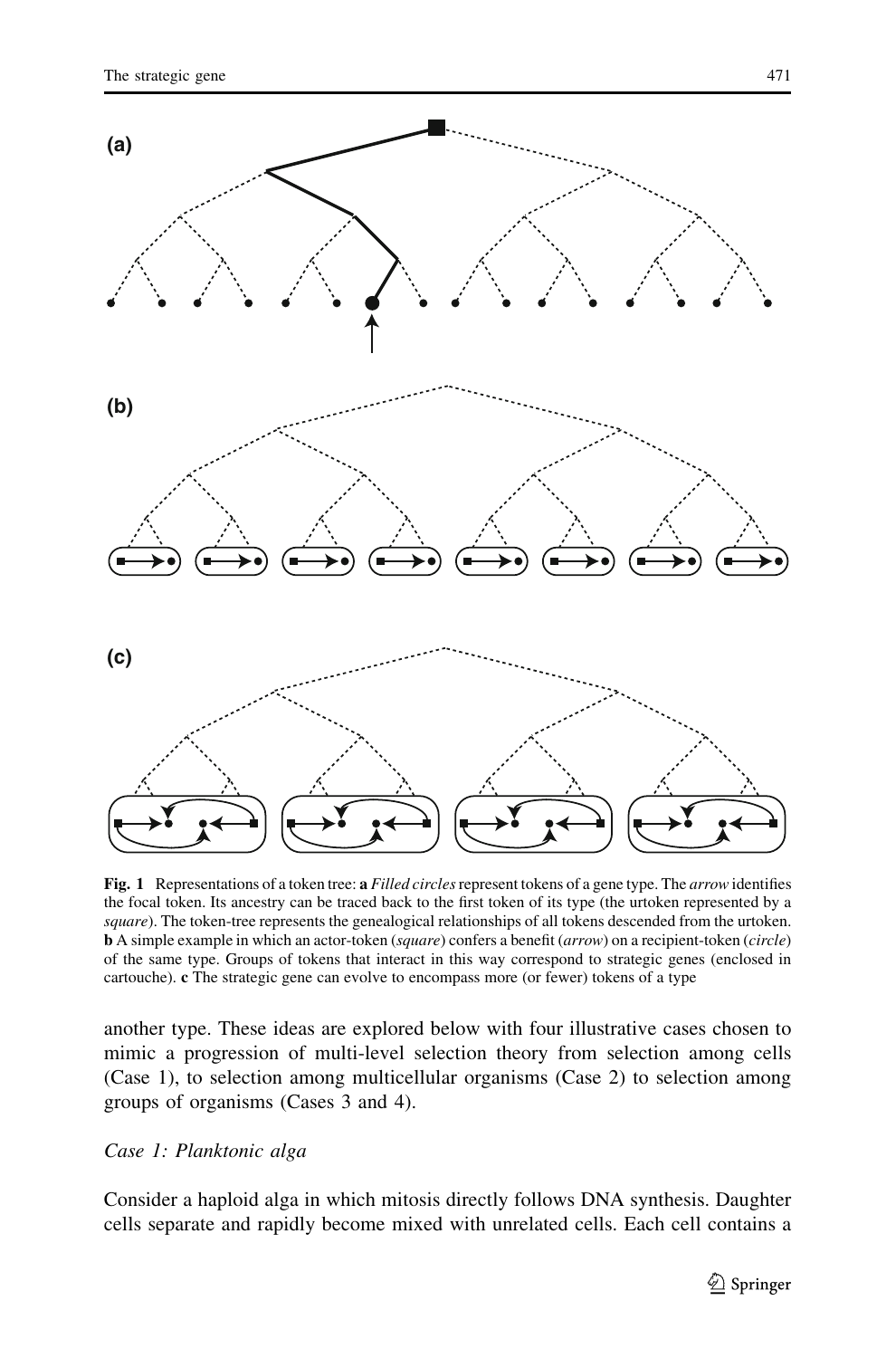single token of each evolutionary gene. After DNA replication, the cell contains two tokens that immediately part company and are mixed with tokens from the general population by turbulent flow. It is as if the tips of the token-tree break free after each round of DNA replication and are randomly mixed with the tips of other token-trees. If two cells subsequently met, and a token in one acted to enhance the replication of the token in the other, then the beneficiary would be a random member of the pool of tokens from the perspective of the actor. Thus, the action would be without selective consequence apart from any correlated effects on the actor's own replication. The strategic gene corresponds to a single token in a single cell. This token is both an actor and the recipient of its own effects.

#### Case 2: Fish with planktonic larva

Now consider a fish species in which diploid larvae are mixed by turbulent flow after eggs are fertilized. Each zygote contains two unrelated tokens (random samples from the token pool). These tokens replicate in synchrony to produce a fish body containing many tokens of the two parental types. All the descendants of a zygotic token can be considered a strategic gene, with the descendants of the other zygotic token part of that gene's environment. Thus, the fish's body contains two strategic genes at each locus. These may be fragments of different token-trees or disjunct parts of the same token-tree (descended from the same urtoken). Actor and recipient roles of each strategic gene are divided between tokens in somatic cells (actors) and tokens of the same type in germ cells (recipients).

The strategic gene does not extend beyond an individual fish because encounters between fish are with unrelated individuals (random samples from the fish pool). It is as if token-trees are broken into fragments (strategic genes) each of which has at its origin a single token in a fertilized egg and at its tips the myriad tokens of one of the parental alleles in a fish body. Actor–recipient interactions among tips of a fragment have selective consequences, but interactions among tips of different fragments do not, because the fragments of different token-trees are well-mixed.

#### Case 3: Huddling with strangers

Consider a group of unrelated mice huddled together on a cold night. Non-shivering thermogenesis in brown adipocytes consumes fat to generate heat thus increasing the chances that each member of the group survives the night. Strategic genes are confined to individual mice, with actors in each mouse's brown adipocytes and recipients in the same mouse's germ cells. Heat generation benefits tokens in the germ cells of other mice but this does not constitute a selectable difference because those tokens are a random sample from the token pool. Huddling behavior has been selected because actors in each mouse's central nervous system cause their mouse to seek a favorable environment next to another warm body. In this example, there is a hierarchy of groups of gene tokens: tokens are grouped into strategic genes; strategic genes are paired in diploid mice; and mice huddle in groups.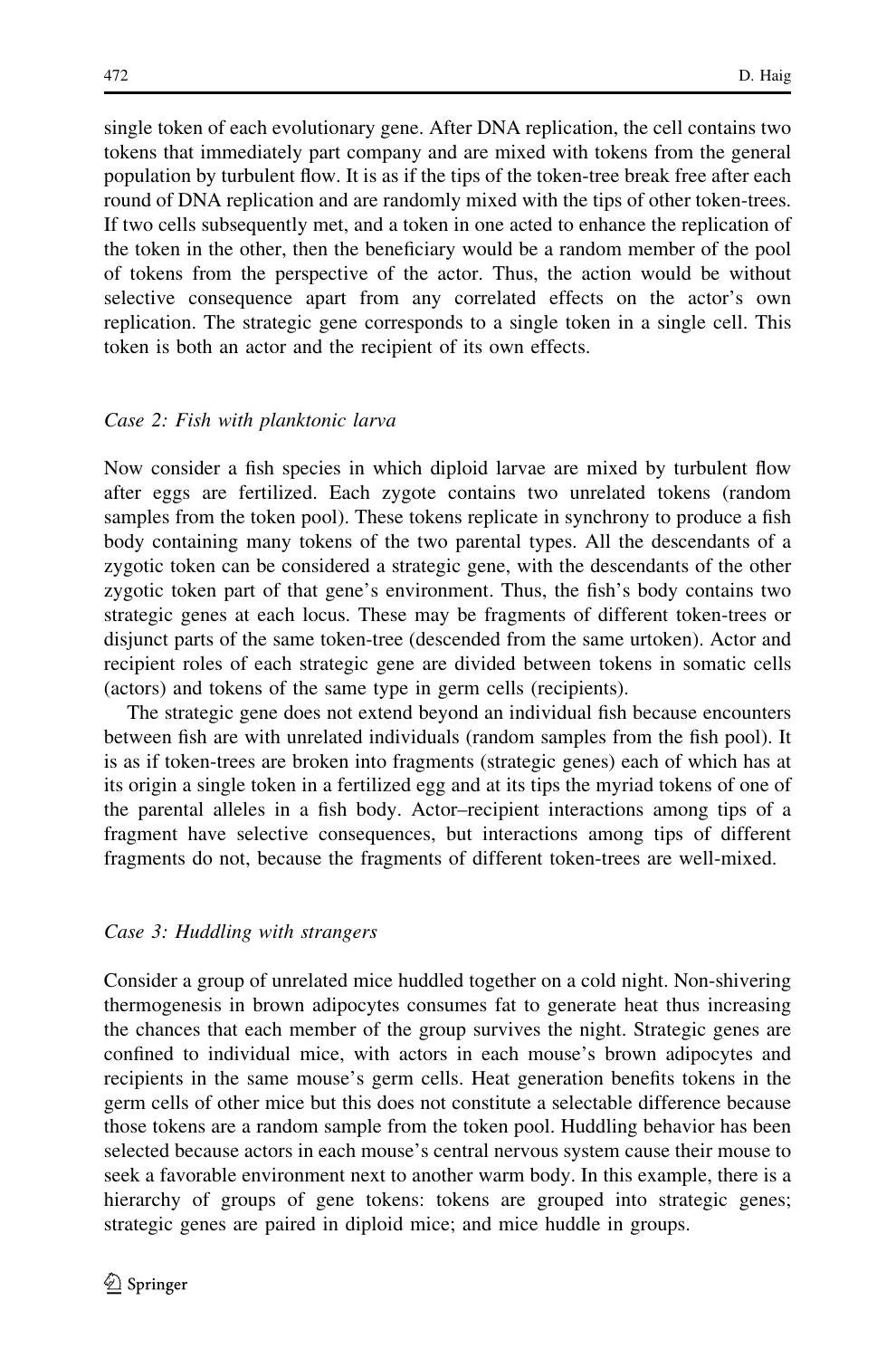#### Case 4: Huddling with kin

Now suppose that the huddling group is an outbred litter of mouse pups. The eggderived tokens of each pup trace their ancestry to one of the two tokens at a locus that were present in the zygote from which the litter's mother developed. For each of these ancestral tokens, the other was a random sample from the token pool. Thus, the litter can be considered to contain a group of two egg-derived strategic genes, each of which has actors in brown adipocytes and recipients in germ cells of multiple pups. Heat generation by actors in one pup benefit recipients in germ cells of other pups as well as in germ cells of their own pup.

By similar reasoning, a litter fathered by  $n$  unrelated males will contain up to 2n sperm-derived strategic genes. Therefore, litters contain more sperm-derived strategic genes than egg-derived strategic genes when  $n > 1$ . Sperm-derived strategic genes should favor less heat generation than egg-derived strategic genes because thermogenesis provides a public good (heat) with private costs (lipids burnt) and larger groups are less effective than smaller groups at providing public goods (Olson [1961](#page-18-0)). This prediction is supported by evidence that genes of paternal origin inhibit non-shivering thermogenesis in brown adipocytes (Haig [2008](#page-18-0), [2010\)](#page-18-0).

Although each strategic gene is distributed across multiple members of the litter there remains a special relationship between actors and recipients in the same pup. From the perspective of an actor in a particular pup, the germ cells of that pup definitely carry copies of the actor but the germ cells of littermates only have a chance of carrying its copies by recent common descent. Thus, effects on the replication of tokens of a strategic gene in germ cells of littermates are 'diluted' with effects on tokens of other strategic genes. The amount of heat produced is predicted to be less than in a group of clonal individuals but more than in a group of unrelated individuals.

#### Relatedness

The mixing of tokens of different types limits the reach of strategic gene action. Once fragments of different token-trees are randomly mixed then a strategic gene can be no larger than an individual fragment. In the first three cases, there was complete mixing of algal cells, fish larvae, or mice in a 'planktonic' phase. In the fourth case, there was partial mixing of fragments after meiosis. Every littermate contained a continuation of one of the two token-trees in its mother but, from the perspective of an actor in a particular mouse, it was impossible to tell which littermates received which kind of token. It is as if tokens in the actor's own mouse were full-strength but egg-derived tokens in litter mates were diluted by half with tokens randomly chosen from the pool of all tokens. This dilution factor can be conceptualized as the relatedness of tokens that received a cost or benefit to the tokens that conferred the cost or benefit. Such dilution of an actor's type among recipients of the actor's effects can be achieved in numerous ways, including dispersal of tokens away from their relatives, the uncertainty of meiotic segregation, and the mixing of sperm-derived tokens from different males among the progeny of polyandrous females.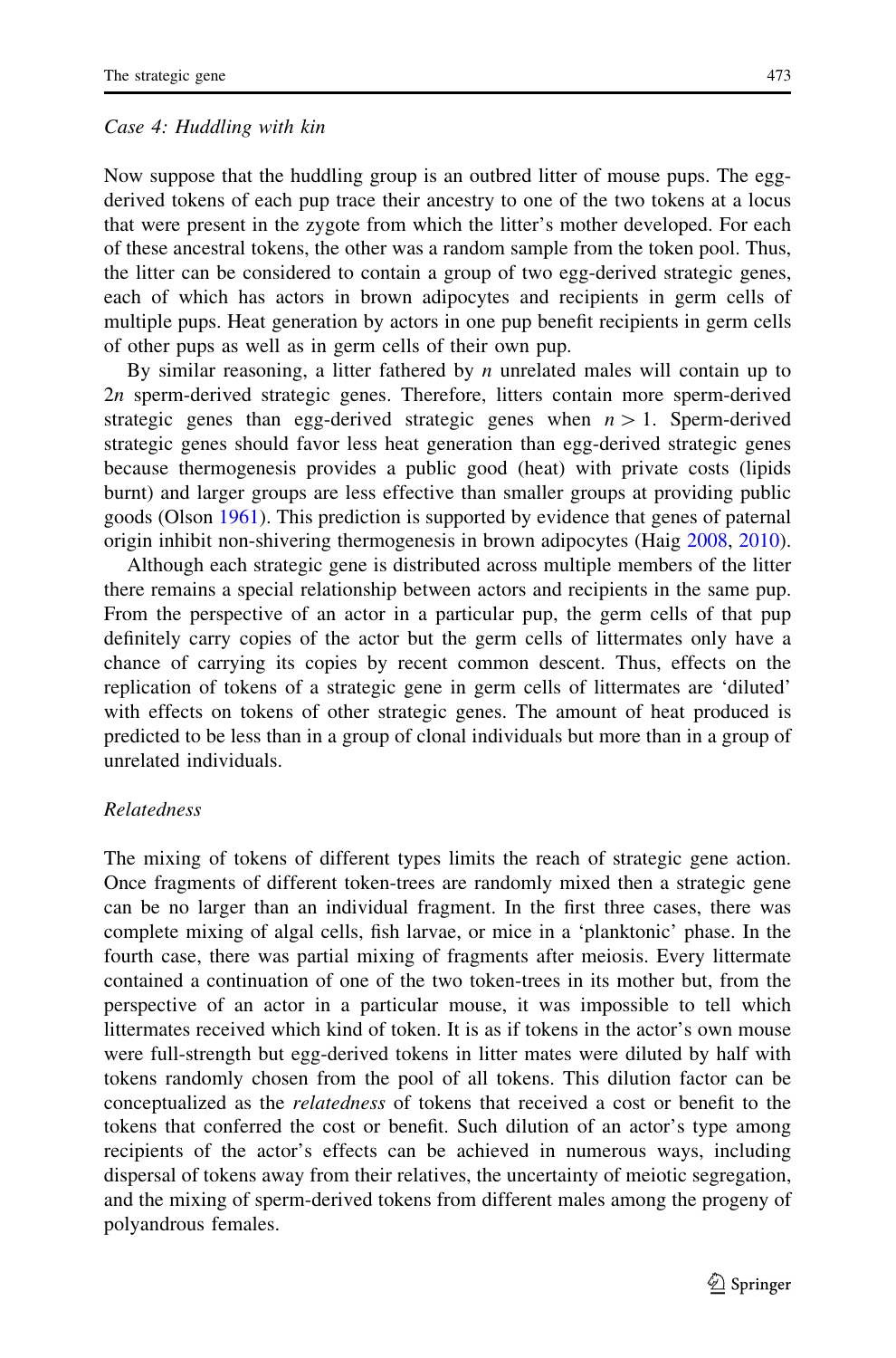#### Multi-level gene-selectionism

From a gene-selectionist perspective, the strategic gene of Case 1 corresponds to a single token that is both actor and recipient; the strategic genes of Case 2 and 3 consist of a large group of tokens within a single organism, with a separation of roles between somatic actors and germ-line recipients; and the strategic gene of Case 4 is distributed across a group of organisms with somatic actors and germ-line recipients in multiple member of the group. When viewed in this light, geneselectionist and multi-level selection frameworks are fundamentally similar ways of describing the same set of phenomena.

The strategic gene navigates a perilous path between the Scylla of the gene token (material gene) and the Charybdis of the gene type (informational gene). It is a set of tokens but not the set of all tokens of a type. Its tokens may be distributed across multiple levels of the hierarchy of interactors of multi-level selection theory, but it is not a level of this hierarchy. The strategic gene combines tokens responsible for a phenotypic effect with tokens of the same type that benefit, directly or indirectly, from the effect.<sup>5</sup> It is the beneficiary of the effects it causes. As such, it is a *unit of* adaptive innovation and a unit of self-interest.

### Genetic tokenism

When the present paper was near completion, Gardner and Welch [\(2011](#page-18-0)) published A formal theory of the selfish gene. Here I will briefly identify some important differences between our approaches. G&W identify the selfish gene with the gene token rather than the gene type (allele). They considered, but rejected, a definition of genes as sets of tokens in the following terms: ''There may be viable alternatives that recover the distributed agent view, such as seeing the gene as a cloud of identical-by-descent scraps of nucleic acid. However, such agents are statistical rather than concrete objects, and it is difficult to assign diffuse probabilistic clouds a causal role in evolutionary biology.''

In the formalism of G&W, the network of interactions among gene tokens is assumed to be isomorphic for every token. Each focal token is a recipient of effects from other tokens performing every role in its allele's strategy and the focal token itself performs every role in its strategy with respect to some other token. The assumption of isomorphism has mathematical elegance but collapses everything a gene might do into a single token that can be considered the recipient of its own effects. By contrast, the strategic gene is a cloud of identical-by-descent tokens with the possibility of a division of labor among its parts. For G&W, the social gene is a token that may be selfish, altuistic, or spiteful with respect to other tokens, including identical-by-descent tokens of the same type, whereas, in my formalism, the actions of a strategic gene are always judged by the criterion of the collective self-interest of its tokens considered as a group.

<sup>5</sup> A strategic gene could also consist of tokens (actors) that reduced the replication of tokens of the same type (recipients), but in this case the strategy is inept and the gene would be eliminated by natural selection.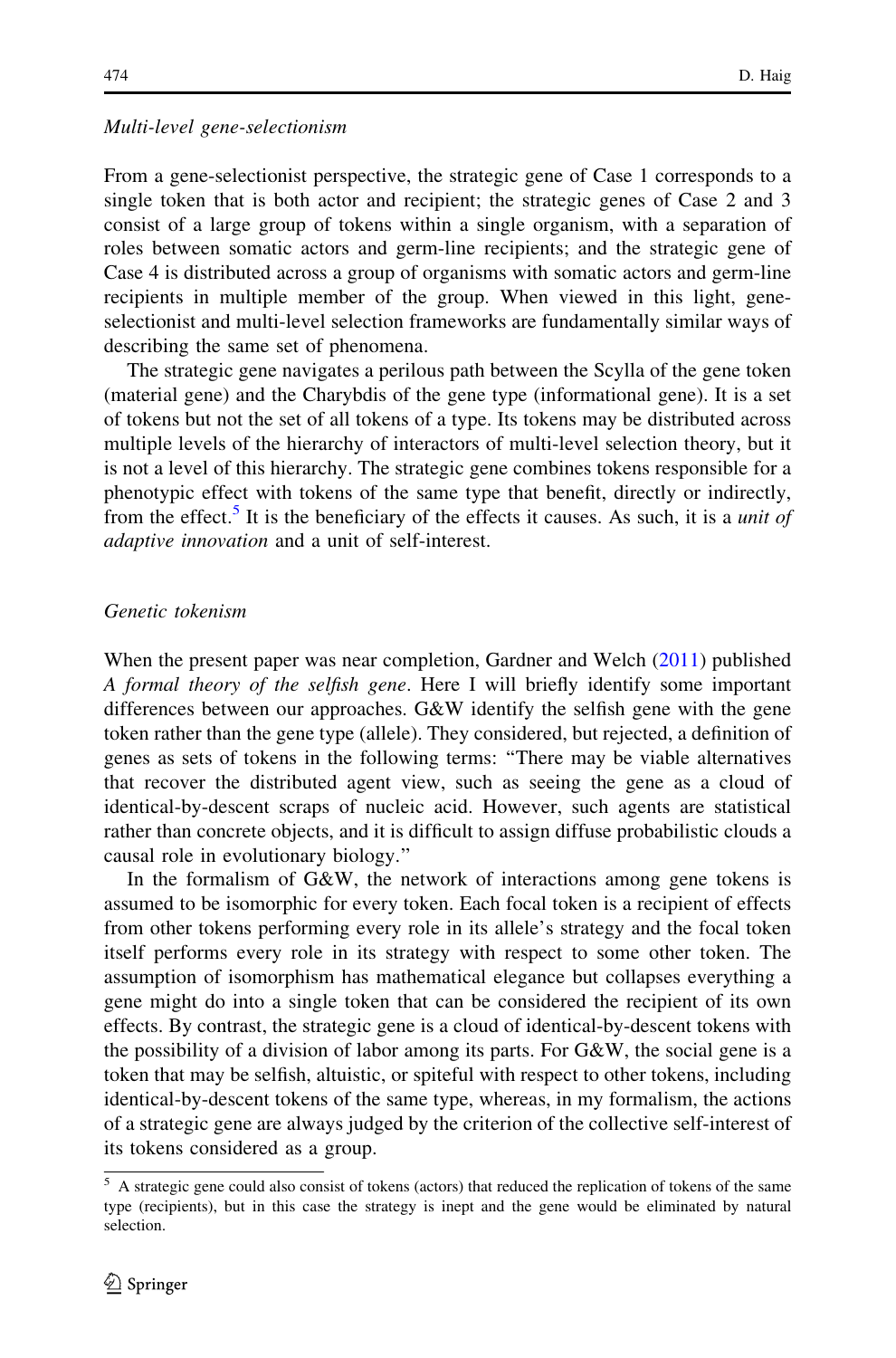#### Developmental systems framework

Developmental systems theory has been presented as a radical challenge to genecentered accounts of development and, by extension, to gene-centered accounts of evolution (Gray [1992](#page-18-0); Griffiths [1998](#page-18-0); Oyama [2000\)](#page-18-0). In the developmental systems framework, genes are just one among many components of a developmental matrix and have no privileged causal role in development. Gene selectionism is seen as misguided because it implicitly endorses a dualistic account of development in which genes are the carriers of preformed instructions of how to construct phenotypes, with the environment cast in a subsidiary and passive role.

Adaptation by natural selection take a back seat to ontogenetic questions for proponents of developmental systems theory whereas adaptation occupies the front seat for proponents of gene selectionism. A simple resolution of their disputes would be to propose that the two frameworks address different questions. Such a proposal would probably be perceived as partisan because the premise that ontogenetic and evolutionary questions require different kinds of answer is generally accepted by one side (Dawkins [1982,](#page-18-0) p. 98; Williams [1986](#page-18-0)) but rejected by the other (Gray [1992,](#page-18-0) p. 187; Oyama [2000](#page-18-0), p. 45). Gene-selectionists believe that a conceptual separation of developmental from adaptive explanations aids clarity of thought whereas developmental-systemists believe such separation obscures more than it illuminates.

My intent has been a defense of the territory of gene-selectionism, not an attack on the core territory of developmental systems theory. Developmental-systemists are on firm ground when they argue that genes do not have a privileged role in a causal account of development, and that phenotypes (in the traditional sense) are constructed by complex, highly non-additive, interactions of genetic and environmental factors (Gray [1992](#page-18-0); pp. 172–174). For these reasons, effects of individual genes on the course of development cannot be isolated, but this is exactly what natural selection does over the course of many generations as genes are tested in different genetic backgrounds and in a series of environments. Natural selection extracts the average additive *effects* of genes as the environment 'chooses' among phenotypes.

In the foreword to the second edition of Oyama's Ontogeny of information, Lewontin [\(2000\)](#page-18-0) remarked:

Throughout the history of modern biology there has been a confusion between two basic questions about organisms: the problem of the origin of differences and the problem of the origin of state. At first sight these seem to be the same question, and taken in the right direction, they are. After all, if we could explain why each particular organism has its particular form, then we would have explained, *pari passu*, the differences between them. But the reverse is not true. A sufficient explanation of why two things are different may leave out everything needed to explain their nature. (p. viii)

By implication, understanding causes of difference is subsidiary to understanding causes of state. Lewontin [\(1974](#page-18-0), [2000\)](#page-18-0) and Oyama [\(2000](#page-18-0), pp. 52, 155) have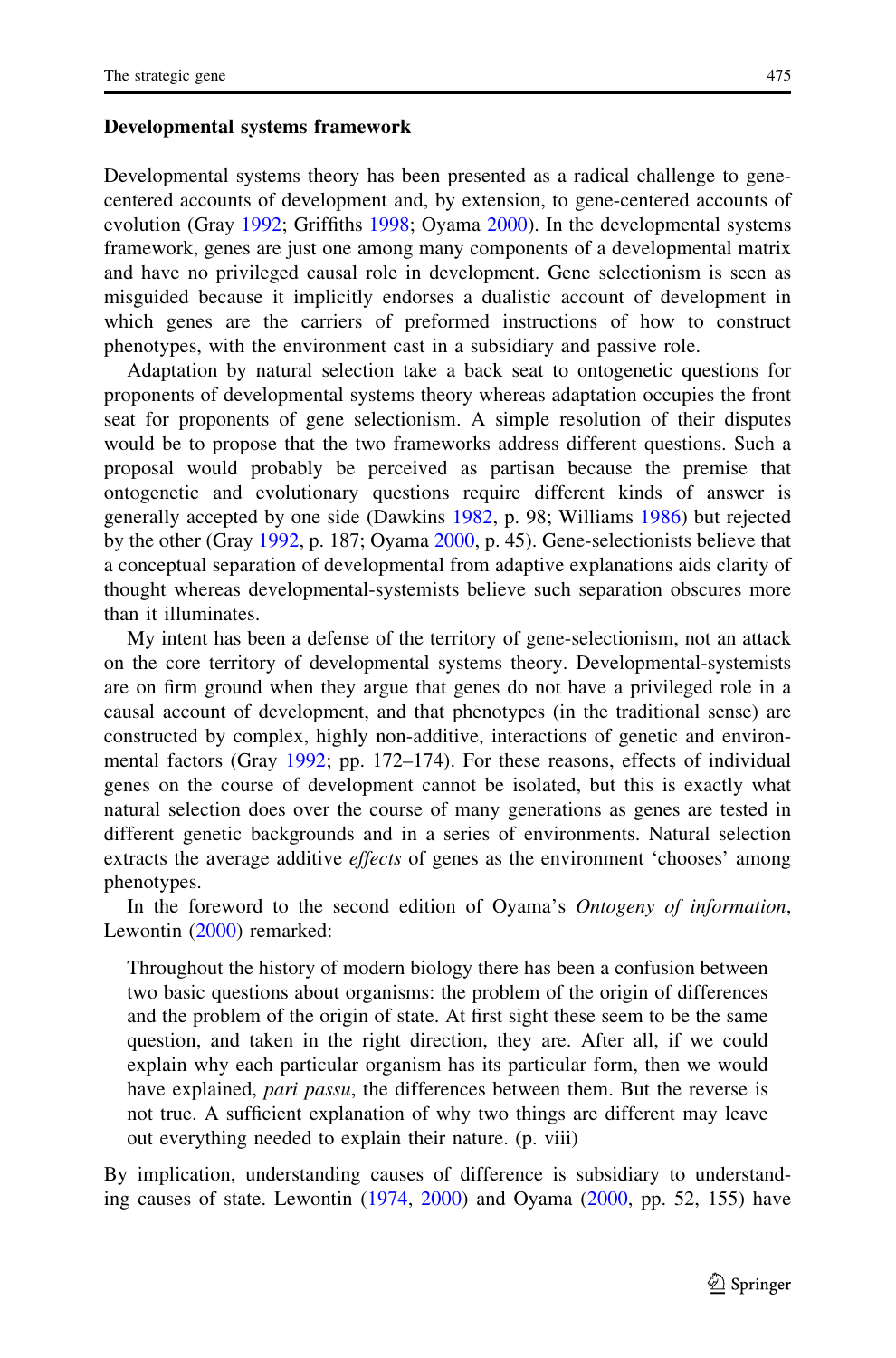perceptively identified an issue on which there is conceptual disagreement between the rival camps.<sup>6</sup>

In the developmental systems framework, genes are non-privileged components of a developmental matrix and it is a conceptual error to assign phenotypic features to genes rather than to the matrix as a whole. The entire matrix, or life cycle, constructs itself epigenetically in each generation. A gene's environment, as I have defined it in this paper, is co-extensive with the developmental matrix except that the environment is defined to exclude the gene. There are effects of the gene and all else is environment.

Effects are differences. Natural selection chooses this versus that based on some difference. Why we observe these developmental systems and not others is explained, in part, by a long history of selection among differences and thereby selection of particular heritable difference-makers. The selection of differences can result in profound changes of state. One might say that there is selection for the causes of differences and selection of the causes of state.

Gene-selectionists use the language of statistics, of variances, correlations and average effects, whereas developmental-systemists prefer 'causal' accounts. The contrast, within physics, between mechanics and thermodynamics provides a useful analogy. Thermodynamics is a statistical theory, not an exact causal theory. It makes predictions that are right on average. In principle, a thermodynamic account of any system could always be superseded by a complete mechanical account, but in many circumstances an exact causal account is not practical, nor even possible, nor would it add much to the thermodynamic explanation.<sup>7</sup>

There is, in principle although not in practice, a complete account of all evolutionary change expressed in terms of proximate physical causes that makes no appeal to concepts of selection, information, average effects, and the like. But, I will settle for what is practical and predictive. Sober ([1984,](#page-18-0) p. 311) writes "The strategy of averaging over contexts is the magic wand of genic selectionism. It is a universal tool, allowing all selection processes, regardless of their causal structure, to be represented at the level of the single gene.'' I agree, but see this as a strength rather than a weakness of gene selectionism.

A developmental system exists in which thornbill chicks in a nest are fed by a family of thornbills. This system is reconstructed in each generation as part of the life cycle of thornbills. The nest is a key developmental resource that is constructed afresh in each generation. There is another developmental system in which a cuckoo chick, in a similar nest, is fed by a family of thornbills until the cuckoo is larger than

<sup>6</sup> Isadore Nabi (pers. comm.) offers the rejoinder ''If we could explain how each organism has evolved its particular form, by the selection of differences, then we would have explained, per stirpes, why it has its particular state. But the reverse is not true. A sufficient explanation of how an organism develops may tell us nothing about why it has its particular form.''

 $7$  Fisher [\(1958](#page-18-0), p. 39), a statistician par excellence, compared his fundamental theorem of natural selection to the second law of thermodynamics. Dynamics exhibits 'time-reversal invariance' whereas thermodynamics is not time-reversible. Processes of mutation, drift and recombination are time-reversible at the micro-level of the individual gene token but increase entropy at the population level. Fisher believed that natural selection was associated with a unidirectional arrow of time that tended to increase order. Okasha ([2008,](#page-18-0) p. 346) rejects the existence of such an arrow because increase in 'adaptation' is countered by deterioration in the environment.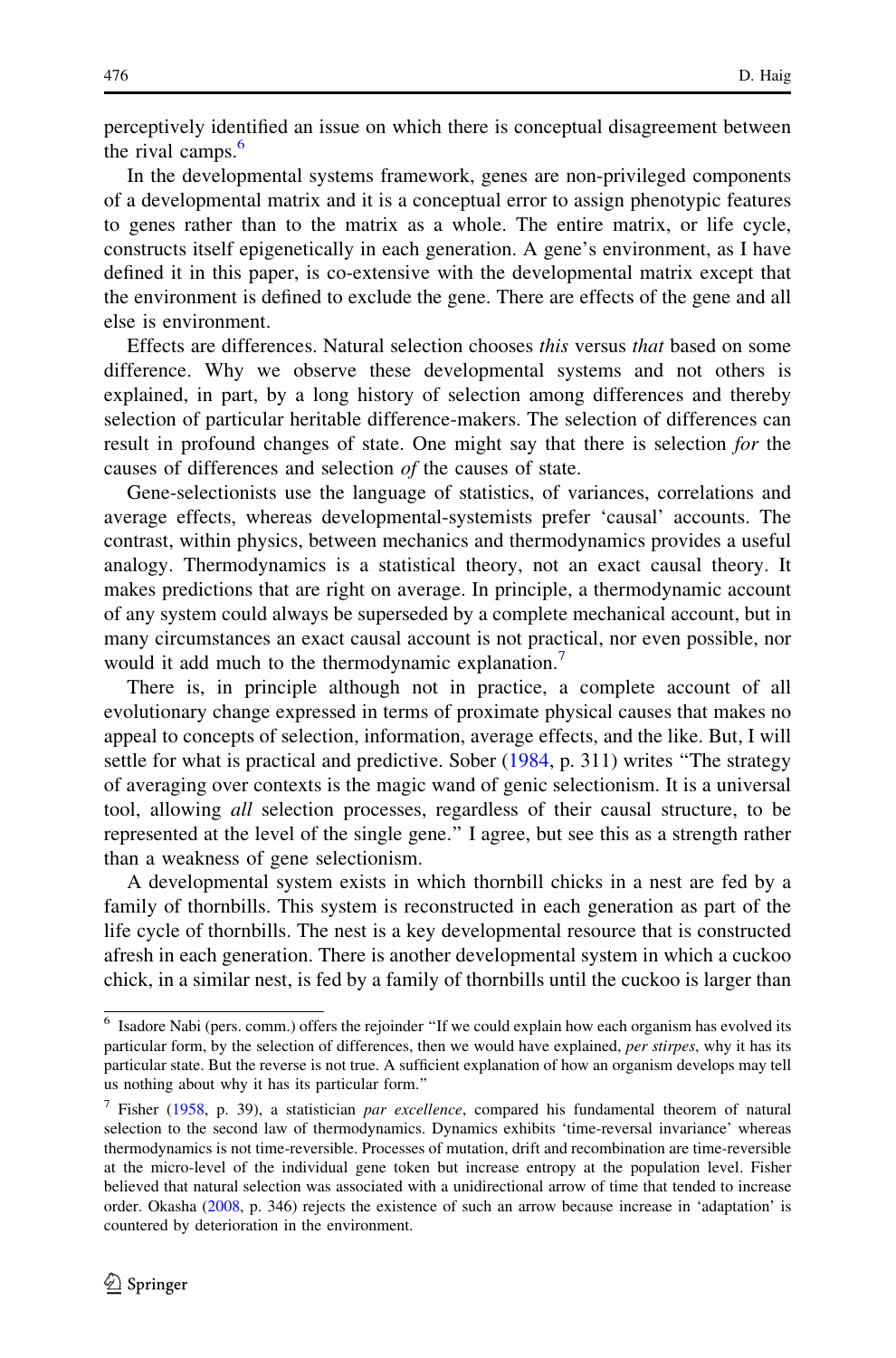a thornbill. This system, including the nest, is reconstructed in each generation of the thornbill-cuckoo symbiosis. Developmental resources are similar in the two systems. The key difference-maker is the placement, in the nest, of a cuckoo egg with its cargo of cuckoo genes. Developmental-systemists see these systems as fundamentally similar whereas gene-selectionists see them as fundamentally different. Both are right. The origins of adaptation, by selection for the causes of average additive differences, and processes of development, involving highly nonadditive interactions among causes of state, are both fundamental questions.

# Are genes special?

Many things besides genes are replicated, including membranes, song traditions, burrows, and nests (Sterelny et al. [1996;](#page-18-0) Sterelny and Griffiths [1999,](#page-18-0) p. 70).<sup>8</sup> Genes however possess a peculiar property that distinguishes them from most other heritable difference-makers. Muller [\(1934](#page-18-0)) observed that genes were autocatalysts:

But the most remarkable feature of the situation is not this oft-noted autocatalytic action in itself—it is the fact that, when the structure of the gene becomes changed, through some 'chance variation,' the catalytic property of the gene may become correspondingly changed, in such a way as to leave it still autocatalytic. In other words, the change in gene structure—accidental though it was—has somehow resulted in a change of exactly appropriate nature in the catalytic reactions, so that the new reactions are now accurately adapted to produce more material just like that in the changed gene itself. (page 34)

This prescient passage was written before elucidation of the structure of DNA. We now understand, in considerable molecular detail, how this extraordinary property is achieved by the two strands of the double helix each acting as a template for the replication of the other strand. Not all chemical changes to DNA molecules are preserved through DNA replication however (changes to the backbone are not maintained but changes in the sequence of bases are). Moreover, mechanisms of proofreading and repair have evolved to correct 'errors' of replication (Sterelny et al. [1996](#page-18-0)). But some changes remain uncorrected, as are subsequent changes to these changes, allowing the exploration of a vast space of possible sequences. Muller recognized that this open-ended property of genetic change had far-reaching consequences:

Thus it is not inheritance and variation which bring about evolution, but the inheritance of variation, and this in turn is due to the general principle of gene construction which causes the persistence of autocatalysis despite the alteration in the structure of the gene itself. Given, now, any material or collection of materials having this one unusual characteristic, and evolution would automatically follow, for this material would, after a time, through the

<sup>8</sup> Here I employ a loose definition of replication and heritability as recurrence of form, including the 'simple replicators', 'limited hereditary replicators', and 'unlimited hereditary replicators' of Maynard Smith and Szathmáry [\(1995](#page-18-0), pp. 41–42).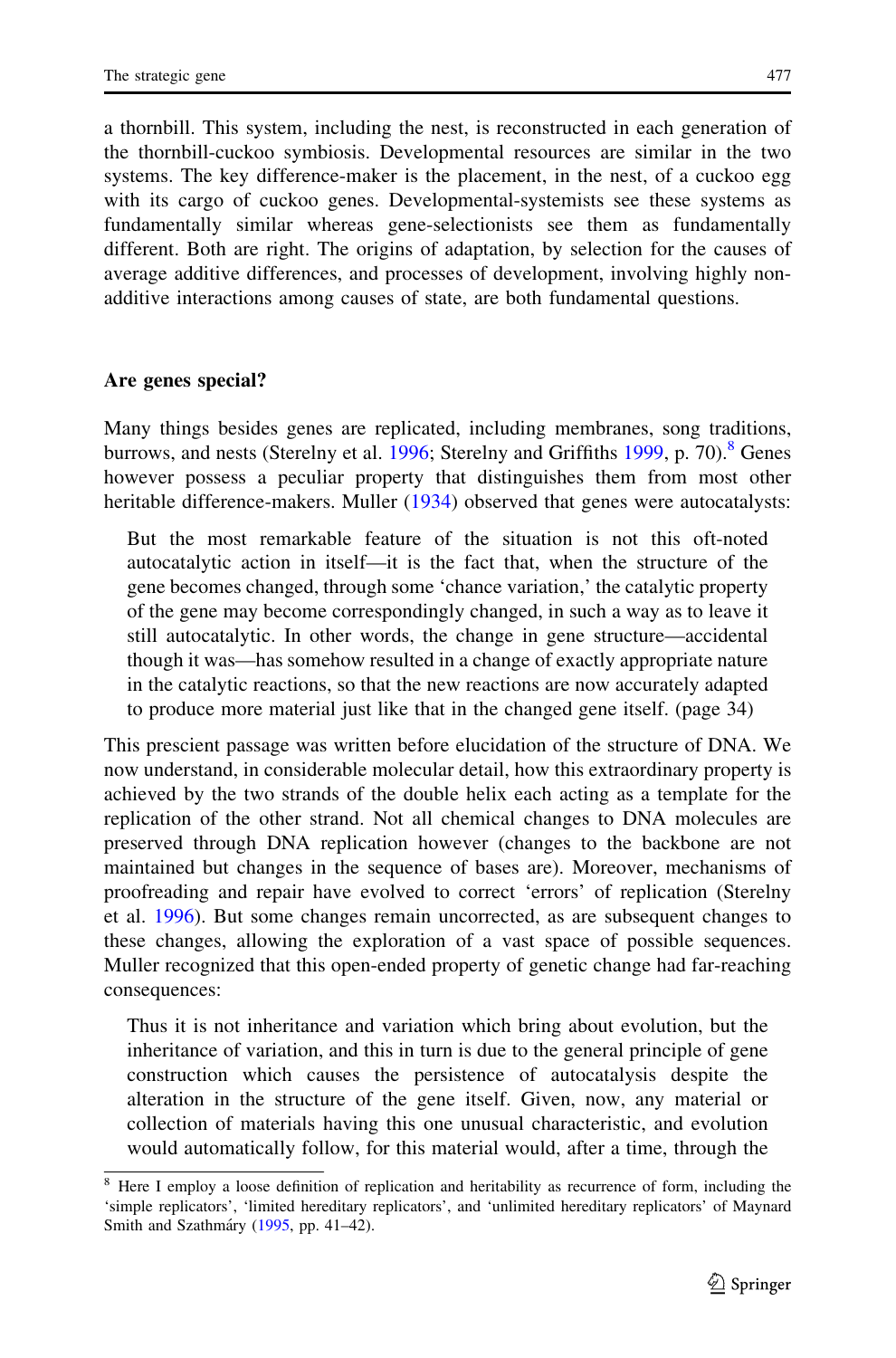<span id="page-17-0"></span>accumulation, competition and selective spreading of the self-propagated variations, come to differ from ordinary inorganic matter in innumerable respects, in addition to the original difference in its mode of catalysis. There would thus result a wide gap between this matter and other matter, which would keep growing wider, with the increased complexity, diversity and so-called 'adaptation' of the selected mutable material. (page 35)

Not all things that are replicated have the property that changes in their structure, arising by chance and selected by the environment, are transmitted to future generations without compromising autocatalysis. And even if some non-genetic replicators transmit minor changes in this manner, few, if any, have potential for the open-ended adaptive change that is characteristic of DNA sequences. Human cultural evolution clearly has this open-ended quality (Boyd et al. 2011) although the nature of the heritable difference-makers of cultural change, if such exist, is disputed. One needs to have evolved very sophisticated organisms by other processes before there can be meaningful cultural evolution. Genes are special (and so, in its own way, is culture).

The strategic gene is a refinement of the metaphor of genes as self-interested agents. The phenotypes that are chosen by natural selection resemble those that would be chosen by a rational agent attempting to ensure its own transmission to future generations. Mindless genes can therefore be viewed *as if* they make strategic decisions. Some find this metaphor appealing (Queller [2011;](#page-18-0) Dennett [2011\)](#page-18-0) whereas others consider it insidious and symptomatic of paranoia (Godfrey-Smith [2009,](#page-18-0) p. 144). Agential metaphors are less attractive (perhaps less seductive) for most other hereditary replicators, such as DNA methylation, membranes, nests, or money invested in the stock market. Are gene-selectionists inconsistent or is there some principled difference between genes and non-agential replicators? I believe the difference resides in the sophistication of genes' strategies made possible by the open-ended nature of genetic inheritance identified by Muller. Genes are 'indefinite hereditary replicators' (Maynard Smith and Szathmáry [1995,](#page-18-0) p. 58) that accumulate functional information about what works in the environment to a much greater extent than other candidates for the replicator role.

Acknowledgments Daniel Dennett, Steve Frank, Andy Gardner, Peter Godfrey-Smith, Kim Sterelny and the Fundamental Interconnectedness of All Things discussion group made helpful comments on the manuscript.

#### **References**

Bacolla A, Ulrich MJ, Larson JE, Ley TJ, Wells RD (1995) An intramolecular triplex in the human y-globin 5'-flanking region is altered by point mutations associated with hereditary persistence of fetal hemoglobin. J Biol Chem 270:24556–24563

Bergstrom CT, Rosvall M (2011) The transmission sense of information. Biol Philos 26:159–176

- Bouchard F, Rosenberg A (2004) Fitness, probability and the principles of natural selection. Br J Philos Sci 55:693–712
- Boyd R, Richerson PJ, Henrich J (2011) The cultural niche: why social learning is essential for human adaptation. Proc Natl Acad Sci USA 108:10918–10925

Dawkins R (1976) The selfish gene. Oxford University Press, Oxford